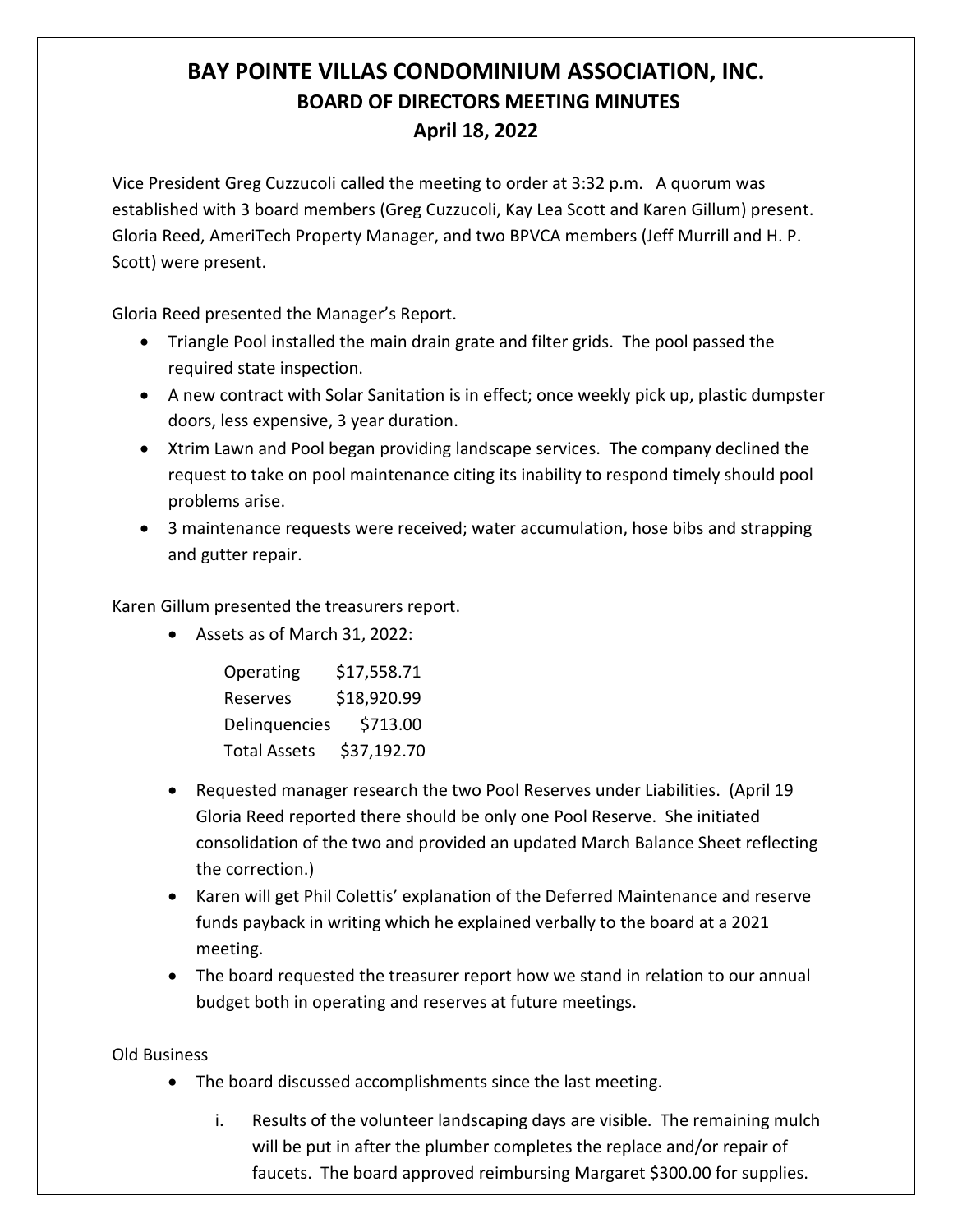Appreciation was expressed to the owners who volunteered, maintain the area around their units and share plants for the common areas.

- ii. The new Solar Sanitation contract saves the association \$880.00 annually. The dumpster is easier to use. The once per week pick up causes it to be more full than residents typically experience. The board will send an email/hot topic note covering Bay Pointe Villas solid waste rules. Residents following the guidelines will help ensure we maintain the \$880.00 savings as more frequent pick up is more expensive.
- iii. Xtrim Lawn and Pool saves the association \$1500.00 annually on lawn care. The excess sprinkling quantity and time were addressed at Xtrim's first site visit. Reducing the amount of time each zone runs is better for the foliage, more convenient for residents and meets Pinellas County regulations. In the future Xtrim and Larry Fineout will address other system issues including misdirection, repair, excessive or incorrect type of heads. Parts will be recycled. Xtrim will bill for sprinkler work as needed. Xtrim fees are more cost effective than an annual contract with a different company to work exclusively on the sprinklers.
- The faucet preventative maintenance was delayed because Salemme Plumbing required payment at time of service. The board is waiting for an estimate from a second plumber.
- Progress on stair repair and painting is delayed. Companies are slow in estimating costs stating Bay Pointe Villas needs to identify issues, provide clear direction and prioritize issues.
- This week three engineering firms will receive packets describing what has taken place to date in regard to the leak into Unit 21's garage. With this information they are to provide bids in 4-6 weeks. After the board chooses and engineer, Bay Pointe Villas will ask the engineer to identify the cause(s) of the leak and recommend a solution.
- Rhino Gutter Company bid \$1,393.00 to clean the gutters and \$20,710.40 to install leaf guards. The board has requested the property manager get bids from another company.
- 2. New Business
	- The board approved Unit 6's architectural modification form to install a storm door.
	- Quarterly pressure washing was discussed. The board decided to continue pressure washing common elements on an as needed basis.
	- Pool
- i. The board approved replacing Steve Odell with Larry Fineout to maintain the bathrooms at the pool. He will perform maintenance such as replacing towel dispensers and light fixtures as well as doing bi-weekly cleaning.
- ii. The board discussed the pool gates' locks. Some members felt keyed locks are adequate. The pros and cons of paddle locks were